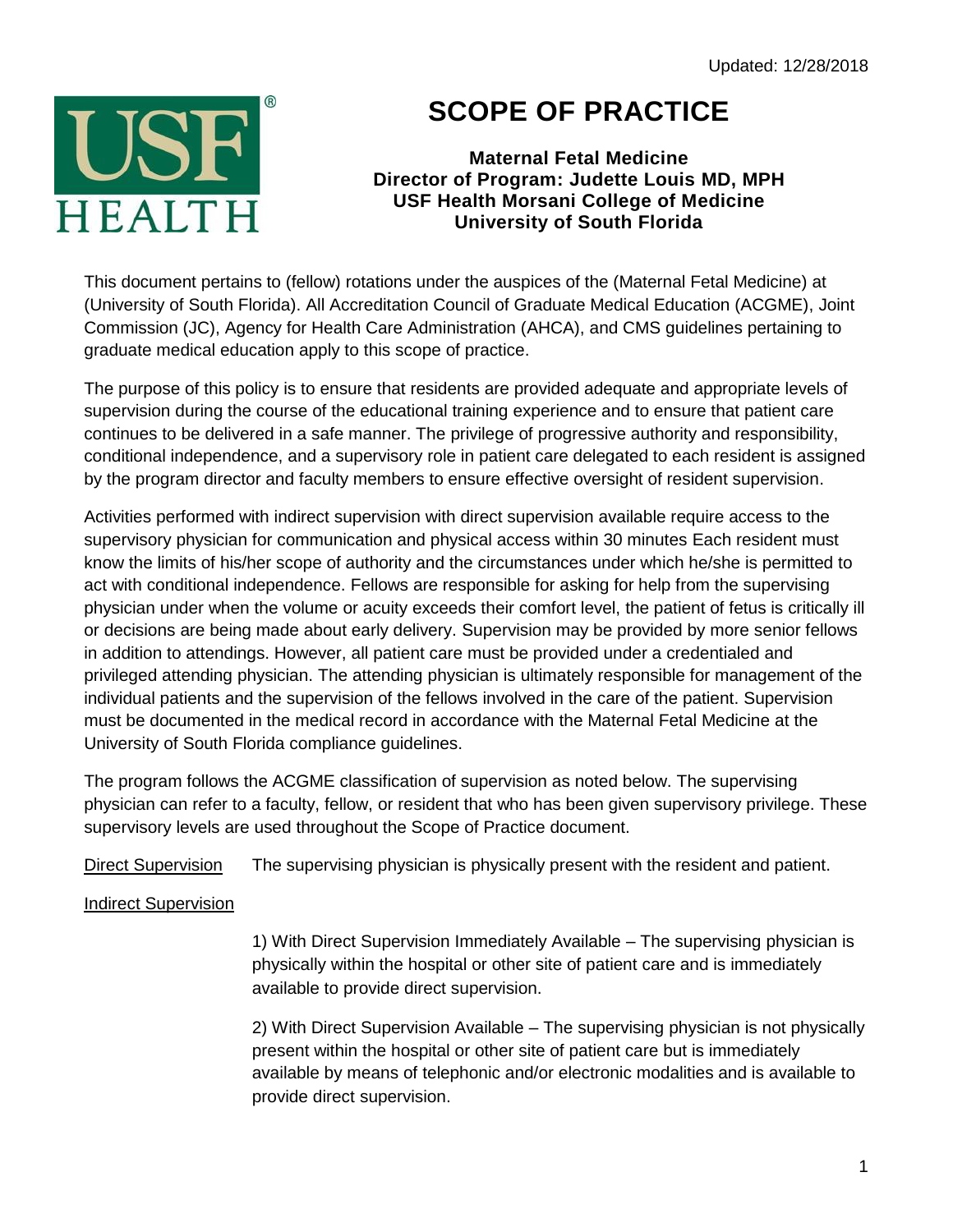Oversight The supervising physician is available to provide review of procedures/encounters with feedback after care is delivered.

The fellowship program has a curriculum for providing knowledge and performance competence that includes (procedure training, simulation, and number of procedures that need to be completed before obtaining indirect supervision). Annual decisions about competence are made by the program's clinical competency committee to ensure a successful transition and preparation for the next PGY level. All fellows need to maintain current ACLS training.

|                      | <b>Supervising</b><br><b>Physician</b><br>present<br>(Direct) | <b>Supervising</b><br><b>Physician in</b><br>hospital and<br>available for<br>consultation<br>(Indirect but<br>direct<br>supervision<br>immediately<br>available) | <b>Supervising</b><br><b>Physician out</b><br>of hospital<br>but available<br>by phone or<br>can come in<br>(Indirect but<br>direct<br>supervision<br>available) | The trainee<br>may<br>perform the<br>procedure<br>without<br>supervising<br>Attending/<br>resident<br>(oversight) |                                                                                        |  |  |  |  |
|----------------------|---------------------------------------------------------------|-------------------------------------------------------------------------------------------------------------------------------------------------------------------|------------------------------------------------------------------------------------------------------------------------------------------------------------------|-------------------------------------------------------------------------------------------------------------------|----------------------------------------------------------------------------------------|--|--|--|--|
| Designated<br>Levels | 1                                                             | $\mathbf{2}$                                                                                                                                                      | 3                                                                                                                                                                | $\overline{4}$                                                                                                    | See below for level of supervision required<br>for each procedure and year of training |  |  |  |  |
|                      |                                                               | <b>CORE PROCEDURES (Tampa General Hospital, Genesis</b><br><b>Healthpark, USF Outpatient Offices)</b>                                                             | <b>PGY-5</b>                                                                                                                                                     | PGY-6                                                                                                             | <b>PGY-7</b>                                                                           |  |  |  |  |
|                      |                                                               | Perform patient care and consultations in outpatient setting                                                                                                      | 1                                                                                                                                                                | $\overline{2}$                                                                                                    | $\overline{2}$                                                                         |  |  |  |  |
| OB service           |                                                               | Admit patients and complete inpatient H&P for general or high risk                                                                                                | $\overline{2}$                                                                                                                                                   | 3                                                                                                                 | 3                                                                                      |  |  |  |  |
|                      |                                                               | Admit patients to ICU and complete H&P for ICU level of care                                                                                                      | 1                                                                                                                                                                | $\overline{2}$                                                                                                    | $\overline{2}$                                                                         |  |  |  |  |
|                      |                                                               | Treat and manage common obstetrical complications                                                                                                                 | $\overline{2}$                                                                                                                                                   | 3                                                                                                                 | 3                                                                                      |  |  |  |  |
|                      |                                                               | Make referrals and request consultations                                                                                                                          | $\overline{2}$                                                                                                                                                   | $\overline{4}$                                                                                                    | $\overline{4}$                                                                         |  |  |  |  |
|                      |                                                               | Provide consultations within the scope of his/her privileges                                                                                                      | 3                                                                                                                                                                | 3                                                                                                                 | 3                                                                                      |  |  |  |  |
|                      |                                                               | Render any care in a life-threatening emergency                                                                                                                   | 3                                                                                                                                                                | $\overline{\mathbf{4}}$                                                                                           | $\overline{\mathbf{4}}$                                                                |  |  |  |  |
|                      |                                                               | Provide consultative service to other obstetrical care providers                                                                                                  | $\overline{2}$                                                                                                                                                   | 3                                                                                                                 | 3                                                                                      |  |  |  |  |
|                      |                                                               |                                                                                                                                                                   |                                                                                                                                                                  |                                                                                                                   |                                                                                        |  |  |  |  |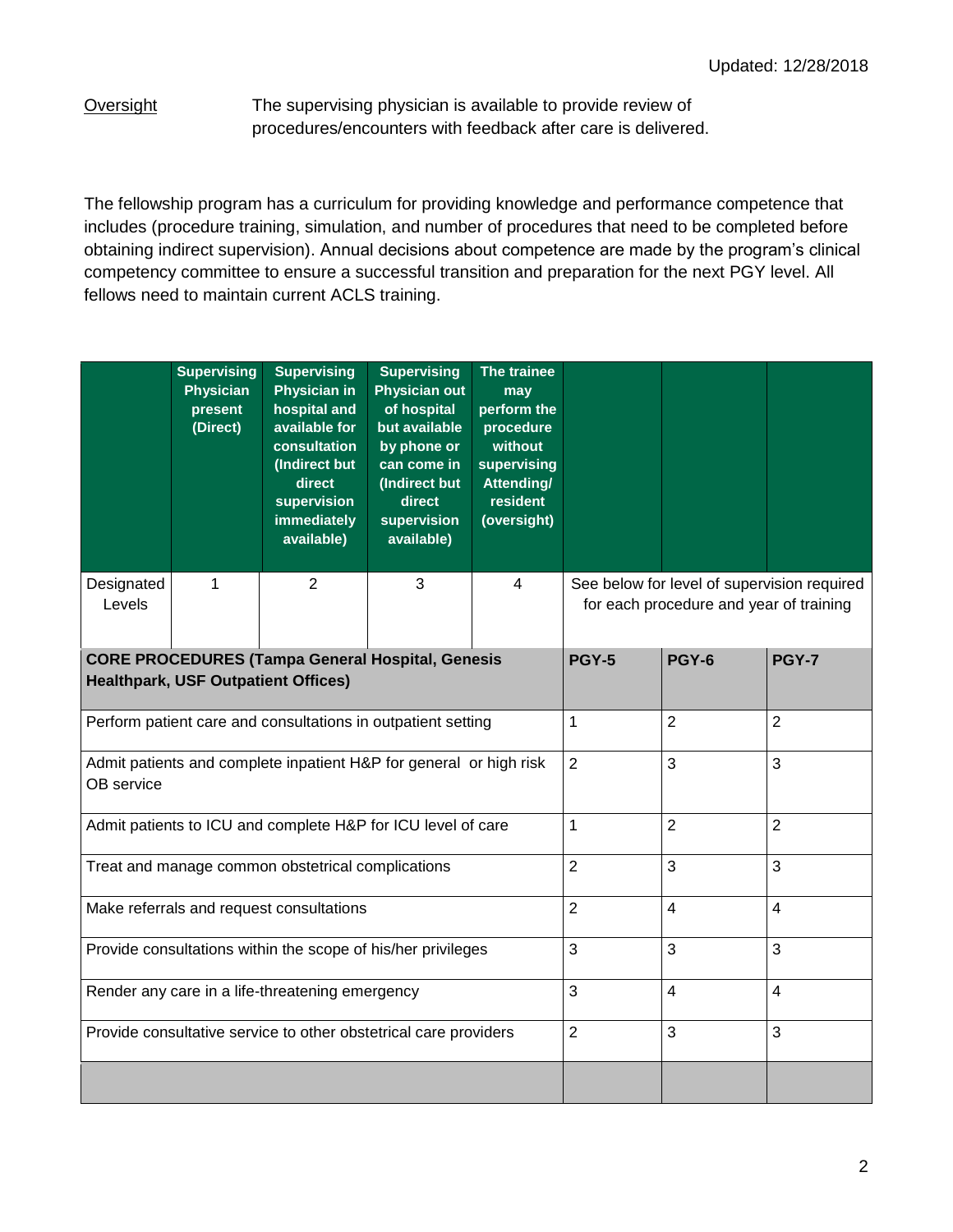|                            | <b>Supervising</b><br><b>Physician</b><br>present<br>(Direct) | <b>Supervising</b><br><b>Physician in</b><br>hospital and<br>available for<br>consultation<br>(Indirect but<br>direct<br>supervision<br><b>immediately</b><br>available) | <b>Supervising</b><br><b>Physician out</b><br>of hospital<br>but available<br>by phone or<br>can come in<br>(Indirect but<br>direct<br>supervision<br>available) | The trainee<br>may<br>perform the<br>procedure<br>without<br>supervising<br><b>Attending/</b><br>resident<br>(oversight) |                                                                                        |  |  |  |  |
|----------------------------|---------------------------------------------------------------|--------------------------------------------------------------------------------------------------------------------------------------------------------------------------|------------------------------------------------------------------------------------------------------------------------------------------------------------------|--------------------------------------------------------------------------------------------------------------------------|----------------------------------------------------------------------------------------|--|--|--|--|
| Designated<br>Levels       | 1                                                             | $\overline{2}$                                                                                                                                                           | 3                                                                                                                                                                | $\overline{4}$                                                                                                           | See below for level of supervision required<br>for each procedure and year of training |  |  |  |  |
| <b>Outpatient Offices)</b> |                                                               | SEDATION (Tampa General Hospital, Genesis Healthpark, USF                                                                                                                | <b>PGY-5</b>                                                                                                                                                     | PGY-6                                                                                                                    | <b>PGY-7</b>                                                                           |  |  |  |  |
| Local anesthesia           |                                                               |                                                                                                                                                                          | 3                                                                                                                                                                | $\overline{\mathcal{A}}$                                                                                                 | $\overline{4}$                                                                         |  |  |  |  |
|                            | <b>Healthpark, USF Outpatient Offices)</b>                    | Fetal Procedures (Tampa General Hospital, Genesis                                                                                                                        | <b>PGY-5</b>                                                                                                                                                     | <b>PGY-6</b>                                                                                                             | <b>PGY-7</b>                                                                           |  |  |  |  |
| Amniocentesis              |                                                               |                                                                                                                                                                          | 1                                                                                                                                                                | $\mathbf{1}$                                                                                                             | $\mathbf{1}$                                                                           |  |  |  |  |
|                            | Chorionic villus sampling                                     |                                                                                                                                                                          | 1                                                                                                                                                                | $\mathbf{1}$                                                                                                             | $\mathbf{1}$                                                                           |  |  |  |  |
|                            | Perform diagnostic fetal ultrasound                           |                                                                                                                                                                          | 1                                                                                                                                                                | $\overline{2}$                                                                                                           | $\overline{2}$                                                                         |  |  |  |  |
|                            | Perform fetal echocardiogram                                  |                                                                                                                                                                          | 1                                                                                                                                                                | $\mathbf{1}$                                                                                                             | $\mathbf{1}$                                                                           |  |  |  |  |
| Perform fetal Dopplers     |                                                               |                                                                                                                                                                          | $\overline{2}$                                                                                                                                                   | $\overline{2}$                                                                                                           | $\overline{2}$                                                                         |  |  |  |  |
|                            | Perform fetal biophysical profile                             |                                                                                                                                                                          | $\overline{2}$                                                                                                                                                   | $\overline{2}$                                                                                                           | $\overline{2}$                                                                         |  |  |  |  |
|                            |                                                               | Perform fetal periumbilical blood sampling                                                                                                                               | 1                                                                                                                                                                | 1                                                                                                                        | 1                                                                                      |  |  |  |  |
|                            | Perform fetal laser therapy                                   |                                                                                                                                                                          | 1                                                                                                                                                                | $\mathbf{1}$                                                                                                             | $\mathbf{1}$                                                                           |  |  |  |  |
| Perform fetal shunts       |                                                               |                                                                                                                                                                          | 1                                                                                                                                                                | 1                                                                                                                        | $\mathbf{1}$                                                                           |  |  |  |  |
|                            |                                                               | <b>Inpatient Procedures (Tampa General Hospital)</b>                                                                                                                     |                                                                                                                                                                  |                                                                                                                          |                                                                                        |  |  |  |  |
|                            | Perform vaginal delivery*                                     |                                                                                                                                                                          | 1                                                                                                                                                                | 1                                                                                                                        | 1                                                                                      |  |  |  |  |
|                            | Perform cesarean delivery*                                    |                                                                                                                                                                          | 1                                                                                                                                                                | 1                                                                                                                        | 1                                                                                      |  |  |  |  |
|                            |                                                               | Surgery for non obstetric issues in pregnant women*                                                                                                                      | 1                                                                                                                                                                | 1                                                                                                                        | $\mathbf{1}$                                                                           |  |  |  |  |
|                            | Perform cerclage procedures*                                  |                                                                                                                                                                          | 1                                                                                                                                                                | $\mathbf{1}$                                                                                                             | $\mathbf{1}$                                                                           |  |  |  |  |
|                            |                                                               |                                                                                                                                                                          |                                                                                                                                                                  |                                                                                                                          |                                                                                        |  |  |  |  |